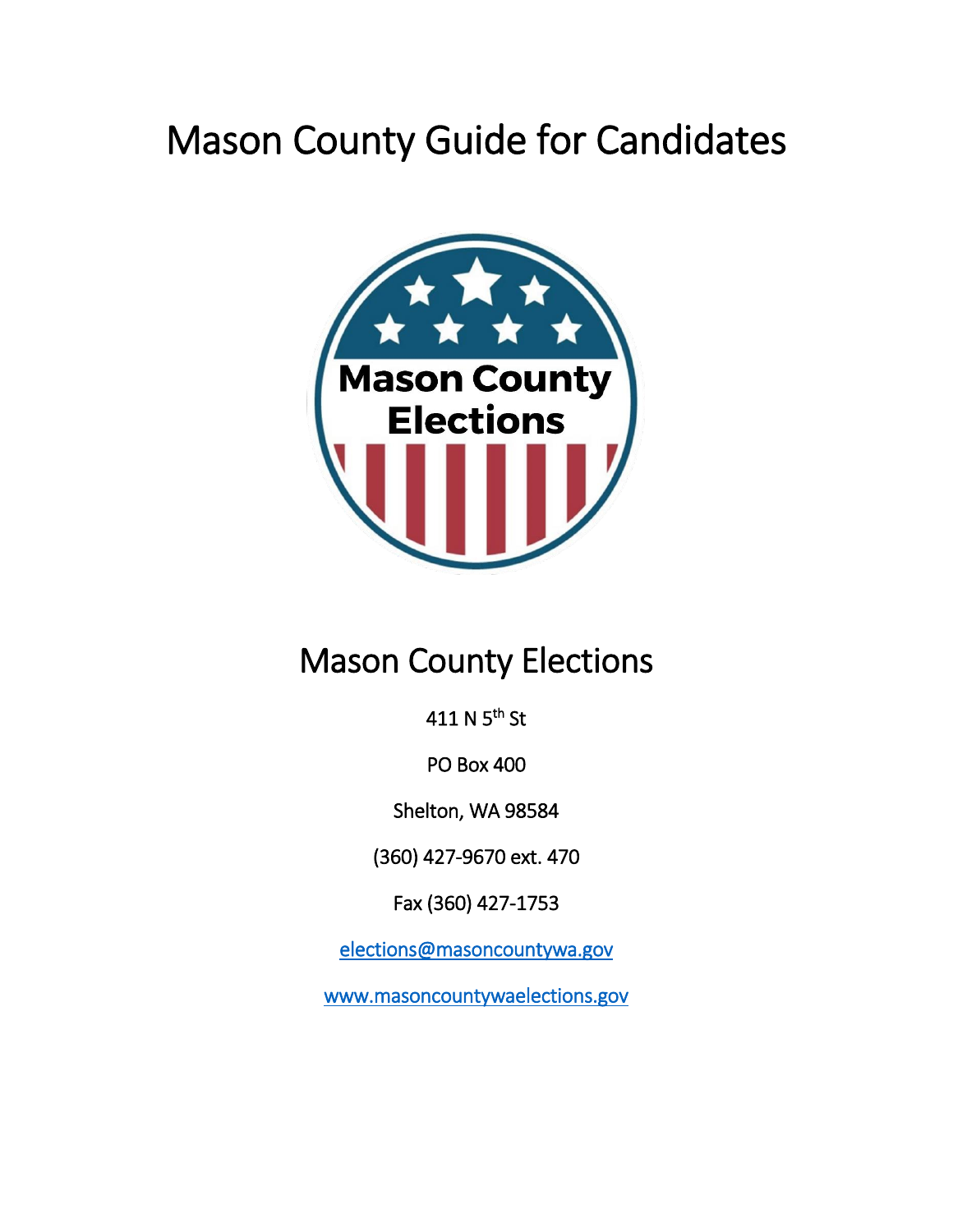#### Purpose

The purpose of this guide is to provide candidates information, in addition to the Mason County Local Voters' Pamphlet Administrative Rules for Candidates who may want to file for a local office.

# General Provisions

A candidate must:

- Be a registered voter of the district and meet the residency requirements for the office for which you are filing. RCW 29A.24.075
	- o Verify that your voter registration information is correct by contacting the Mason County Election Office or go to www.VoteWA.gov
- File for only one office. A candidate's name shall not appear for more than one office on the ballot. The only exception is for the offices of Precinct Committee Officer who may run for another office.

RCW 29A.24.075

- Decide how you want your name to appear on the ballot. You may use a nickname by which you are commonly known for your first name, but the last name must be the name under which you are registered to vote. Titles denoting occupations, including military rank, positions on issues, political affiliation, symbols, or anything to mislead voters are not acceptable. RCW 29A.24.060
- Have your campaign contact information ready. You can provide a campaign mailing address, telephone number, email address and website. The campaign contact information is an alternative method of contact and will be displayed on the Who's Filed Candidate List, displayed in the online voters' guide and the local voters' pamphlet. If you do not provide a campaign mailing address, the address in your voter registration file will be used.
- File the Declaration of Candidacy *and* pay applicable filing fees or have completed the petition in lieu of filling fee process before the deadline. Candidate filing is done:
	- o Via the online candidate portal (you must have a valid email address)
		- Filing with a mobile device is not recommended
	- o In-person at the Elections Department office
	- o By email to [elections@masoncountywa.gov](mailto:elections@masoncountywa.gov)

All material and information provided between you and the filing office is public information.

Candidate Filing Period RCW 29A.24.040, RCW 29A.24.050, RCW 29A.24.081

Candidate filing period begins at 9:00am, the Monday two weeks before Memorial Day and closes promptly at 4:00pm that Friday.

Filings by mail will not be accepted if it is received more than ten business days immediately preceding the first day of the filing period.

We recommend that the candidate contact the Elections Department to ensure that their Declaration of Candidacy and applicable payment of fees is received in time.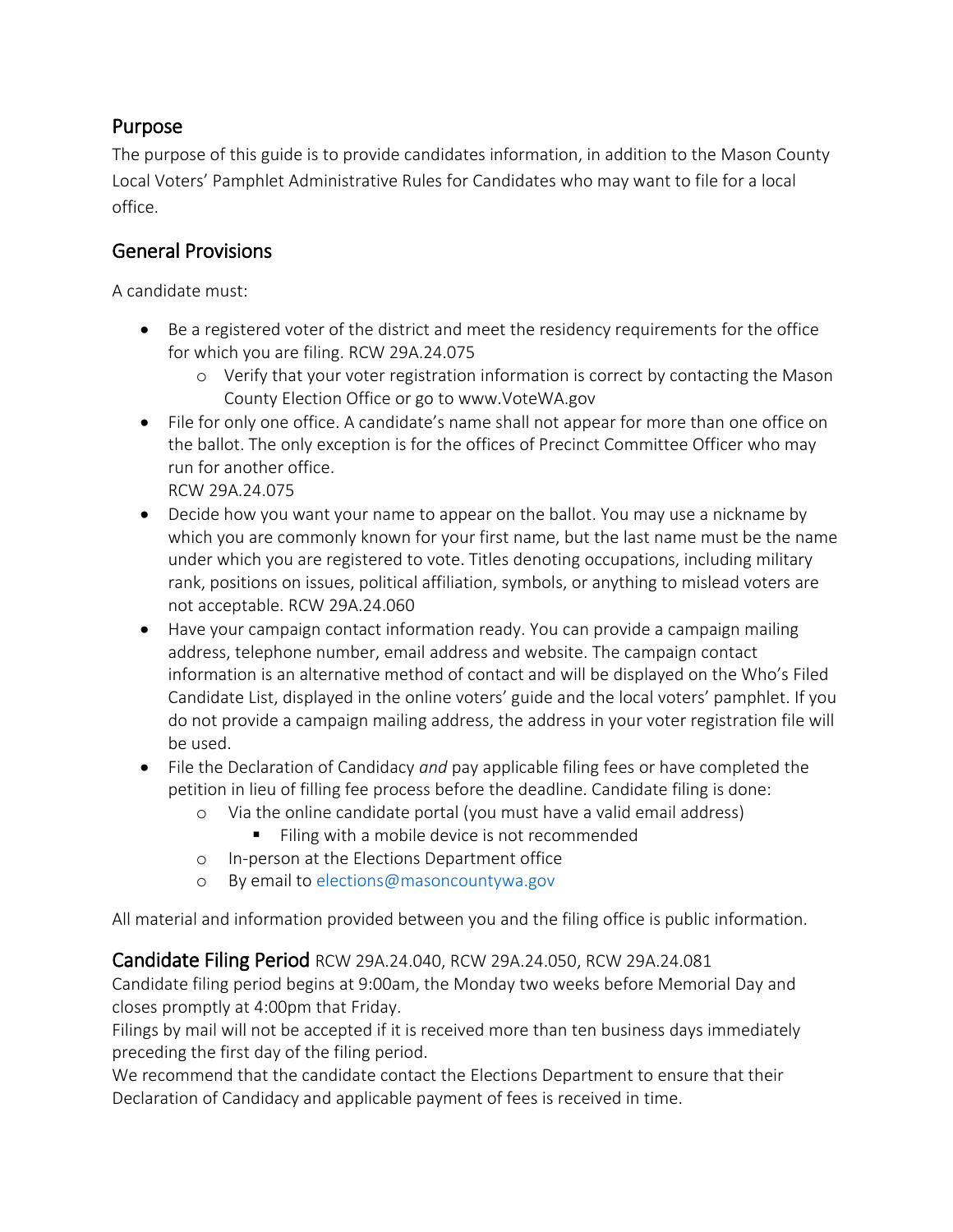Declaration of Candidacy Filing RCW 29A.031, RCW 29A.24.040, RCW 29A.24.050 All properly filed Declaration of Candidacy received on time, will be processed during the candidate filing week period. Any declaration of candidacy received too early or after the close of filing period cannot be processed and will be returned to the submitter. During the filing period, candidates may file:

- Online at [www.masoncountywaelections.gov](http://www.masoncountywaelections.gov/) under Candidate Resources.
- In-Person at the Mason County Auditor's Election Department Office Vote Center located at 411 N 5<sup>th</sup> St, Shelton (entrance is at the back of the building off of Pine St).
- By Email [elections@masoncountywa.gov](mailto:elections@masoncountywa.gov) or Fax (360) 427-1753
- By Mail (must be received no more than ten days prior to the first day of the filing period and not later than the 4:00pm the last day of the filing period).

#### Filing Fee

The filing fee (if applicable) is due at the time of filing. Declaration of Candidacy filings will not be processed without payment.

| Filing Fee              |
|-------------------------|
| \$0.00                  |
| \$10.00                 |
| 1% of the annual salary |
|                         |

\*Offices on a per diem or per meeting attended basis do not pay a filing fee.

A list of offices and the filing fee is available at [www.masoncountywaelections.gov](http://www.masoncountywaelections.gov/) on the Candidate Resources page.

Accepted forms of payment:

- Credit/Debit Card is required when filing online. When paying at the Auditor's Office, an additional processing fee of \$2.50 for Debit Card and 3% of the total amount for Credit Card payments is added.
- Check (payable to Mason County Auditor)
- Cash (in-person only)
- Cashier's Check or Money Order (payable to Mason County Auditor)

# Petitions in Lieu of Filing Fees

RCW 29A.24.091, 29A.24.101, 29A.24.111, RCW 29A.84.261, WAC 434-215-025 Candidates lacking sufficient assets or income may submit a filing fee petition. The petition must be presented with the Declaration of Candidacy when filed. For more information visit [https://www.sos.wa.gov/elections/candidates/.](https://www.sos.wa.gov/elections/candidates/)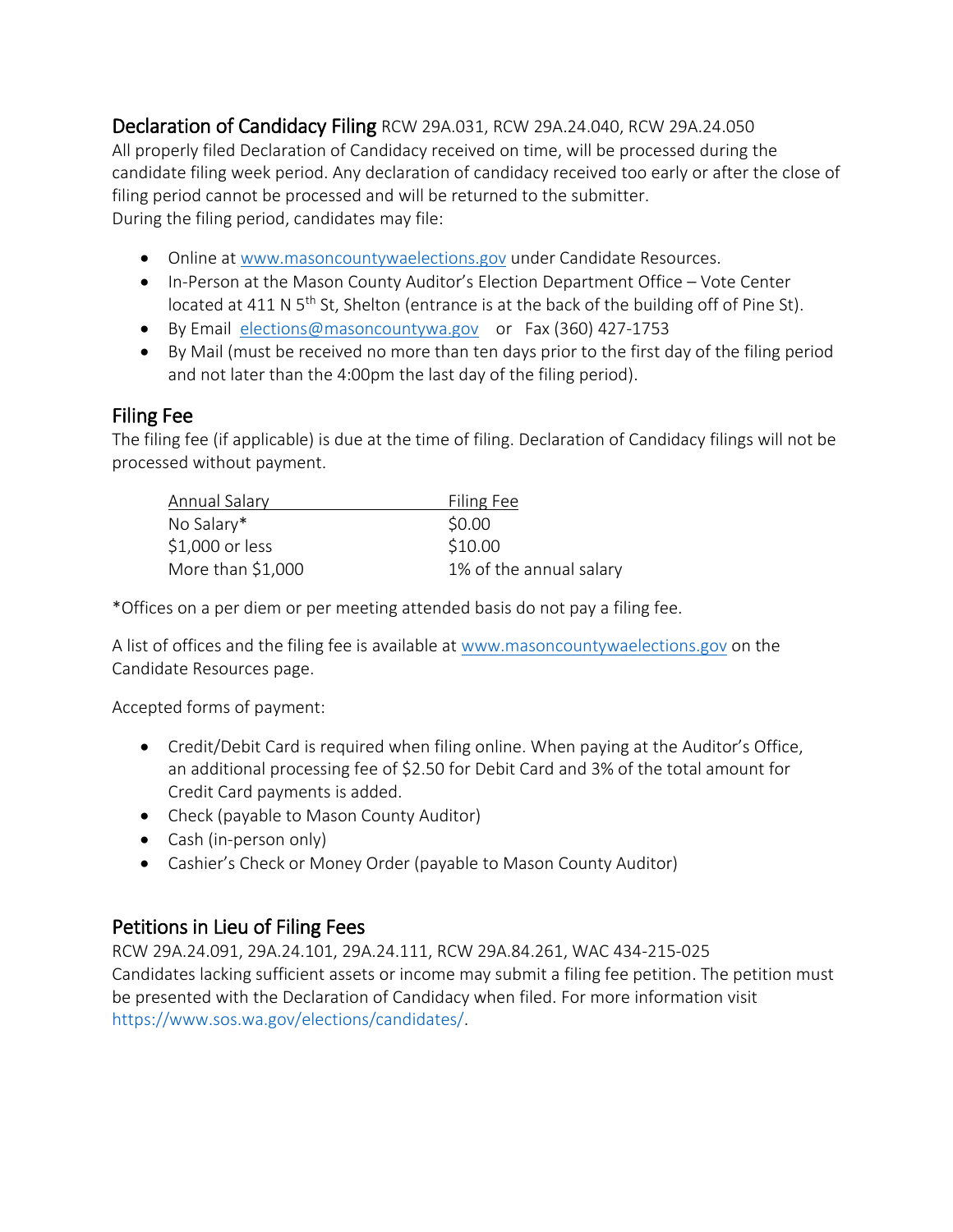#### Order of Candidates on the Ballot RCW 29A.36.131, WAC 434-230-045 (2)

The order in which candidates are listed for the Primary Election ballot and the local voters' pamphlet is determined by lot draw. The lot draw occurs after the close of candidate filing. The lot draw process is open to the public.

In the General Election, the candidate with the most votes in the Primary Election will be listed first on the ballot and in the local voters' pamphlet for the General Election.

If no Primary Election is held for an office, candidates will appear in lot draw order on the General Election ballot and in the local voters' pamphlet.

Write-in Candidates RCW 29A.24.311, RCW 29A.24.320, RCW 29A.24.09, WAC 434-215-015 If you want to file for a race, but did not file during the candidate filing period, you must file as a write-in candidate. To file as a write-in candidate, you must file a Declaration of Write-in Candidacy and it must be received no later than 8:00pm the day of the Primary or General election.

Write-in candidates who file more than eighteen days before election day, will not pay a filing fee.

Write-in candidates who file less than eighteen days prior to election day may pay a filing fee:

| Annual Salary      | Filing Fee              |
|--------------------|-------------------------|
| No Salary*         | \$0.00                  |
| $$1,000$ or less   | \$25.00                 |
| More than $$1,000$ | 1% of the annual salary |

\*Offices on a per diem or per meeting attended basis do not pay a filing fee.

Write-in candidates will not appear on the ballot and will not be listed in the online voters' guide or in the local voters' pamphlet.

Write-in votes are not tallied unless there is a declared write-in for that race and enough write-in votes are cast to meet the threshold required for tallying those votes.

No person may file as a write-in candidate:

- For the General Election, if the candidate lost the Primary Election, either as a candidate on the ballot or as a write-in candidate.
- A valid write-in declaration has already been filed for another office.
- The candidate already appears on the ballot for another office other than a Precinct Committee Officer.

# Withdrawal of Candidacy

RCW 29A.24.131, RCW 29A.60.021, WAC 434-215-065, WAC 434-215-180

A candidate who has filed and wishes to withdraw their declaration of candidacy must submit a completed Withdrawal of Candidacy Form no later than 4:00pm the Monday following the close of the candidate filing period. It can be submitted in person at the Elections office, via email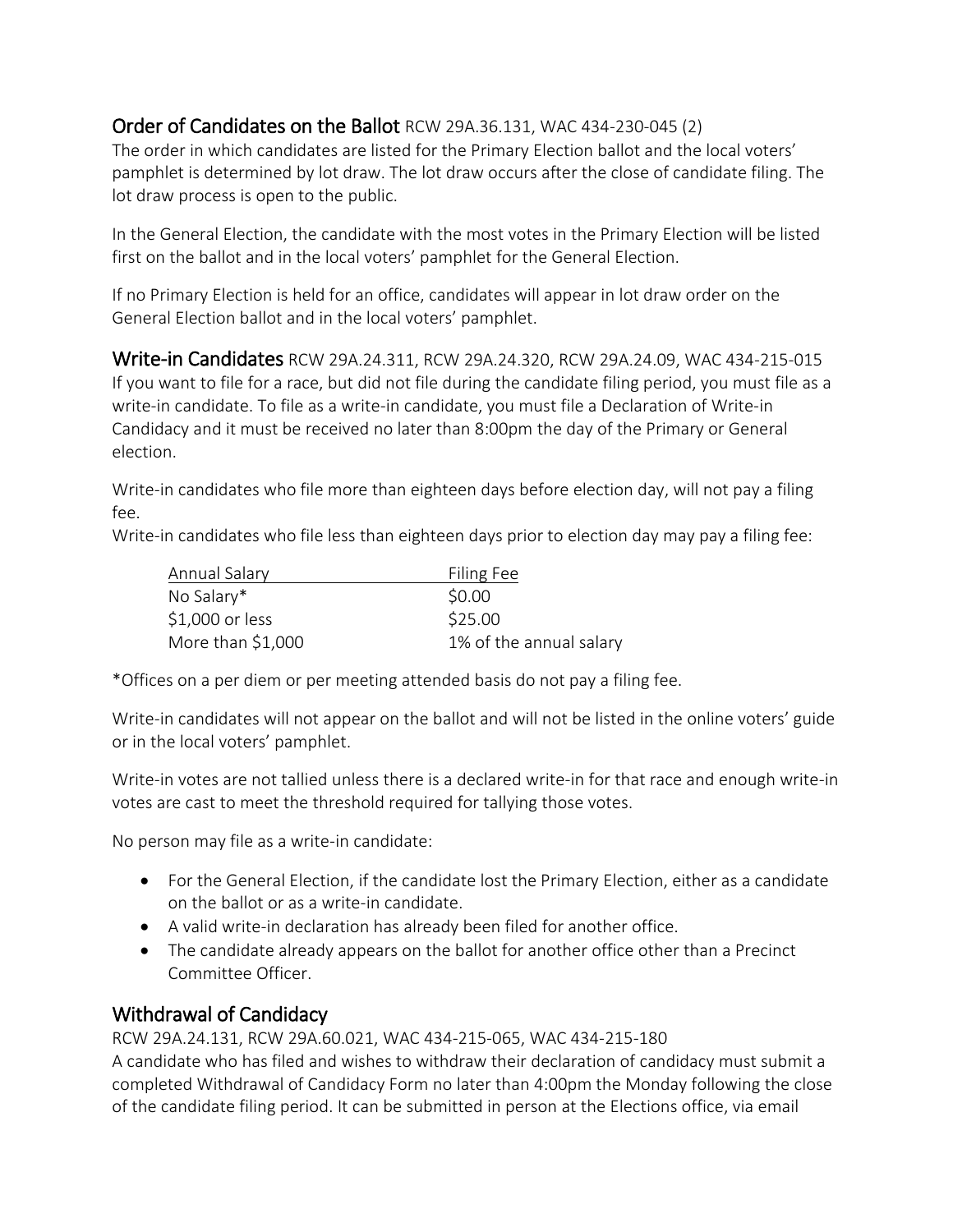[elections@masoncountywa.gov](mailto:elections@masoncountywa.gov) or faxed to (360) 427-1753. Any filing fees paid are not refundable. The Withdrawal of Candidacy Form is available at

[www.masoncountywaelections.gov](http://www.masoncountywaelections.gov/) on the Candidate Resources page. We recommended that the candidate contact the Election office to ensure that their Withdrawal of Candidacy is received in time. If the properly completed Withdrawal of Candidacy form is not received in time, the candidate will be on the ballot and in the local voters' pamphlet.

#### Election Results RCW 29A.60.160

Election results are initially tabulated at 8:00pm on Election day. The results are uploaded and posted on the websites of the Washington Secretary of State [www.sos.wa.gov/elections/](http://www.sos.wa.gov/elections/) and Mason County Election[s www.masoncountywaelections.gov.](http://www.masoncountywaelections.gov/) After election day, as ballots are processed the results will be updated up to the certification of the election.

# Public Disclosure Commission (PDC)

The Public Disclosure Commission (PDC) ensures that candidates and campaigns comply with campaign laws. Candidates are advised to verify that they are following all state, county and local laws. For more information and requirements, contact the PDC directly.

Website: www.pds.wa.gov

Phone: (360) 753-1111 or toll free 1-877-601-2828

# Political Signs

Before displaying political signs, please review the Political Sign Information handout. The Political Sign Information handout contains information for state, county and city rules. A copy will be provided upon approval of the declaration of candidacy and is available at [www.masoncountywaelections.gov](http://www.masoncountywaelections.gov/) on the Candidate Resources page.

# Open Public Meeting Act Training RCW 42.30.205

Every member of the governing body of a public agency must complete training on the requirements of the Open Public Meetings Act no later than ninety days after the member either takes the oath of office or otherwise assumes the duties as a public official. They must complete the training every four years as long as they are a member of the governing body or public agency.

Training can be completed remotely. Visit<https://www.atg.wa.gov/open-government-training> for more information.

#### Recounts RCW 29A.64, WAC 434-264

The County Canvassing Board orders recounts as required and schedules the date, time and place that the recount will be conducted.

Required Recounts:

- A machine recount will occur if less than one half of one percent *and* there are also less than 2,000 votes that separate the candidates.
- A manual recount will occur if less than one quarter of one percent *and* there are also less than 150 votes that separate the candidates.